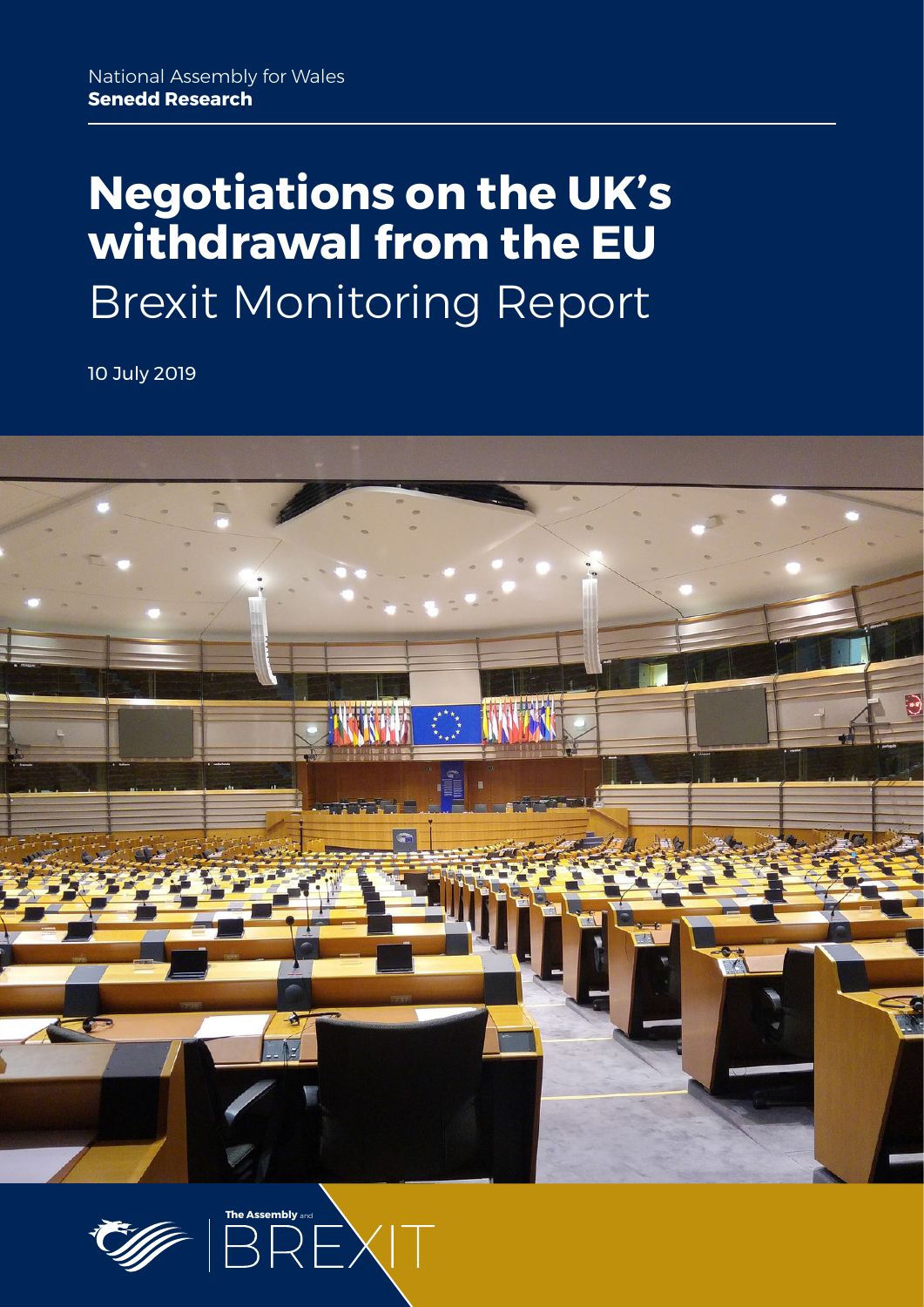National Assembly for Wales **Senedd Research**



The National Assembly for Wales is the democratically elected body that represents the interests of Wales and its people, makes laws for Wales, agrees Welsh taxes and holds the Welsh Government to account.

**Authors:** 

Sara Moran and Natasha Cowley

#### **© National Assembly for Wales Commission Copyright 2019**

The text of this document may be reproduced free of charge in any format or medium providing that it is reproduced accurately and not used in a misleading or derogatory context. The material must be acknowledged as copyright of the National Assembly for Wales Commission and the title of the document specified.

An electronic copy of this document can be found on the National Assembly website: **www.assembly.wales**

Copies of this document can also be obtained in accessible formats including Braille, large print, audio or hard copy from:

**National Assembly for Wales Cardiff Bay CF99 1NA**

Tel: **0300 200 6472** Email: **[Sara.Moran@Assembly.Wales](mailto:Sara.Moran%40Assembly.Wales?subject=)** Twitter: **[@SeneddResearch](http://www.twitter.com/@SeneddResearch)** Blog: **[SeneddResearch.blog](http://SeneddResearch.blog)** LinkedIn: **Senedd Research, National Assembly for Wales**

## **Negotiations on the UK's withdrawal from the EU** Brexit Monitoring Report

10 July 2019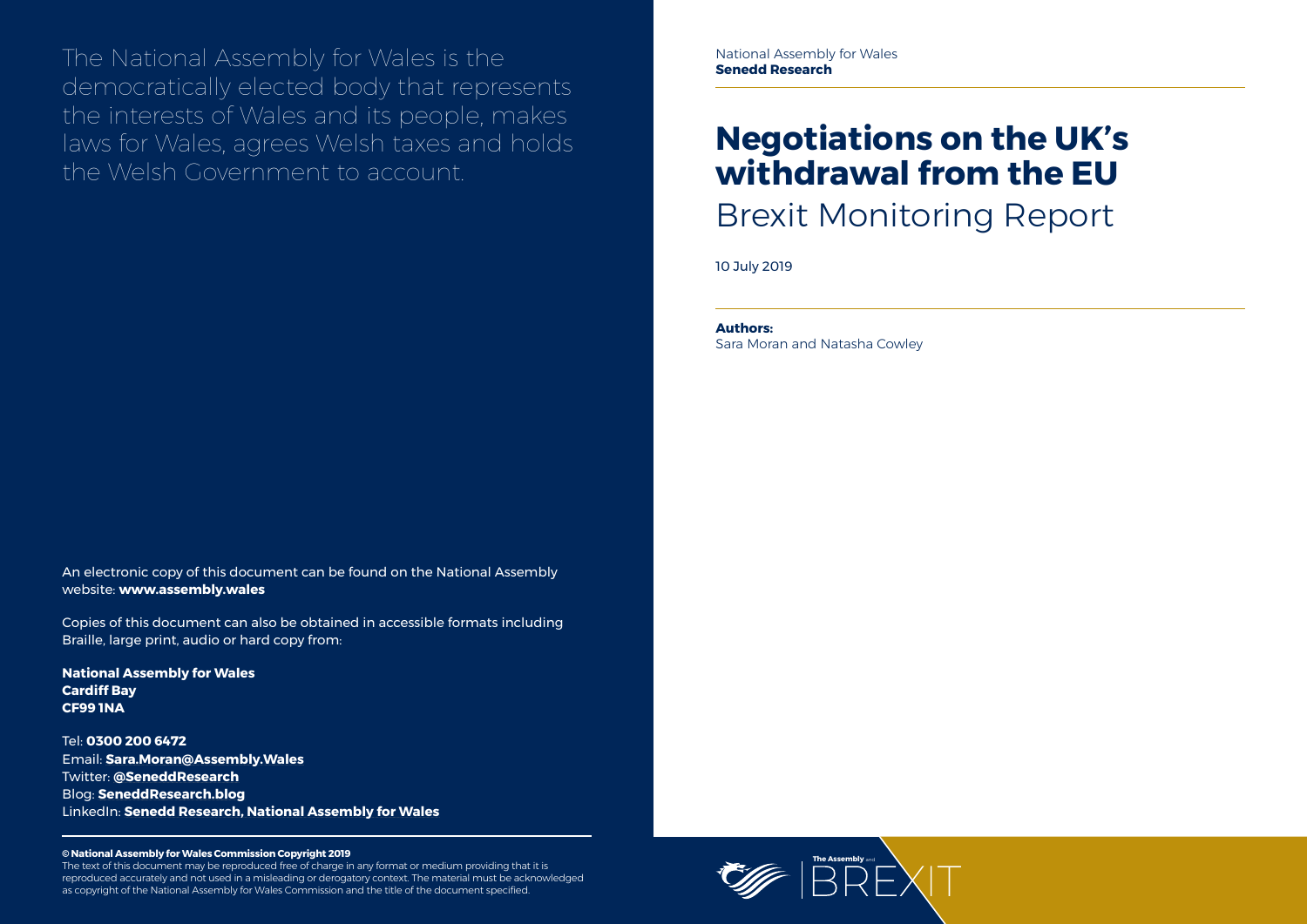### **Contents**

|   | <b>No-deal Brexit</b>                                                                  | $\overline{2}$ |
|---|----------------------------------------------------------------------------------------|----------------|
|   | Expert panel to review migration rules for the devolved<br>nations and English regions | 3              |
|   | UK review of devolution structures                                                     | 4              |
| 5 |                                                                                        |                |
|   | <b>Withdrawal Agreement</b>                                                            | 5              |
|   | EU Council Summit 20-21 June                                                           | 5              |
|   | Nominations for EU senior roles                                                        | 6              |
|   | <b>European Labour Authority established</b>                                           | 7              |
| 8 |                                                                                        |                |
|   | <b>First Minister</b>                                                                  | 8              |
|   | <b>Counsel General and Brexit Minister</b>                                             | 10             |
|   | Minister for International Relations and the Welsh Language                            | 11             |
|   | The European Grouping of Territorial Cooperation (EU Exit)<br><b>Regulations 2019</b>  | 13             |

### **5. [Areas of interest to the External Affairs and Additional](#page-10-0)**

### **[Legislation Committee .........................................................................14](#page-10-0)**

[Ireland](#page-10-0) 14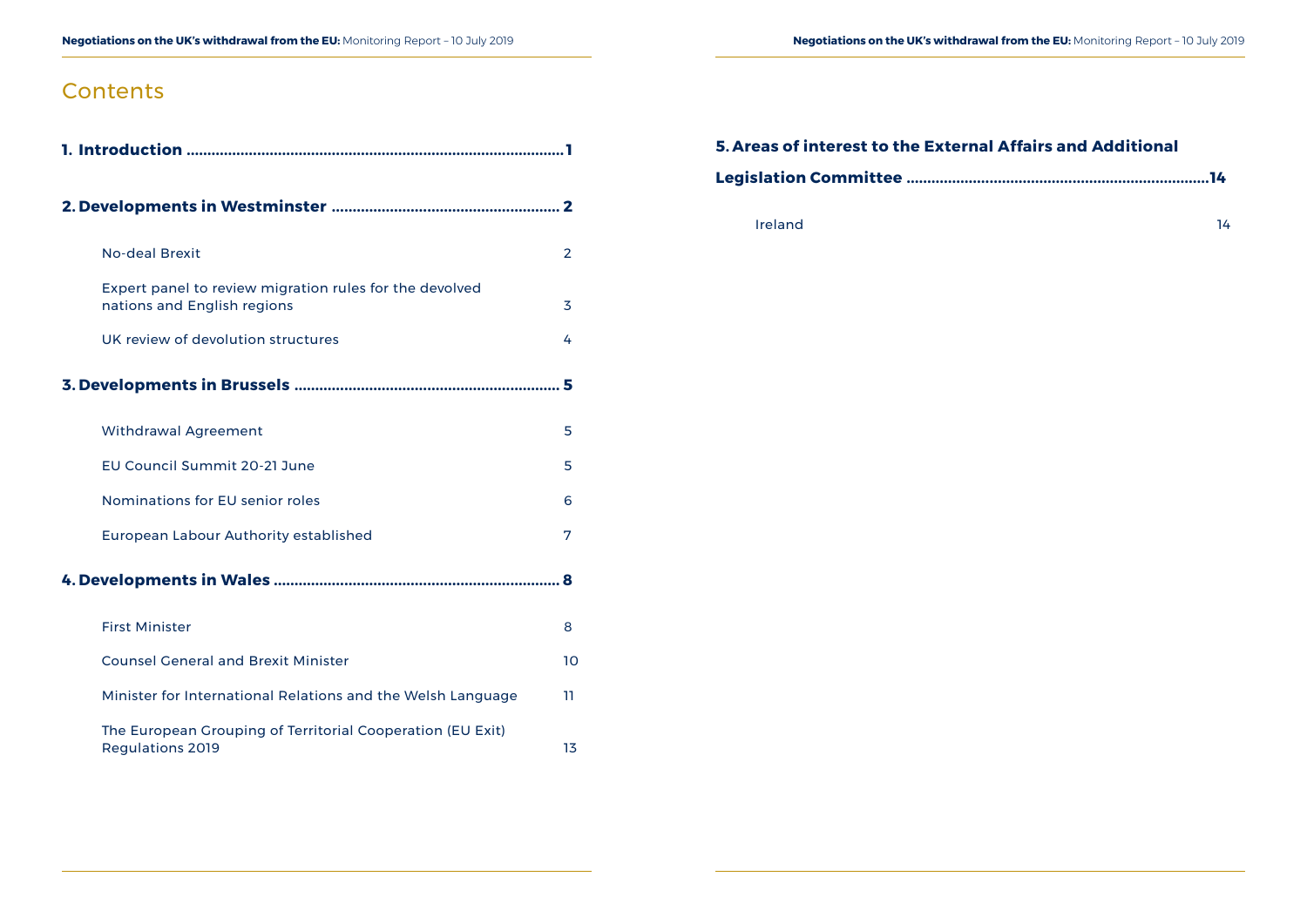### <span id="page-3-0"></span>1. Introduction

This report provides an update on developments relating to the Article 50 Negotiations on the UK's withdrawal from the EU since 12 June 2019. To view developments prior to this, see our [previous Brexit Negotiations Monitoring Report](https://seneddresearch.blog/2019/06/13/brexit-negotiations-monitoring-report-16/).

- A headline summary of the latest developments in the negotiations and related UK legislation;
- A more detailed analysis of the key developments at Westminster and Brussels;
- Analysis of the Welsh Government and National Assembly for Wales' response to the latest developments; and
- An analysis of issues of interest to the External Affairs and Additional Legislation Committee (the Committee).

This paper provides: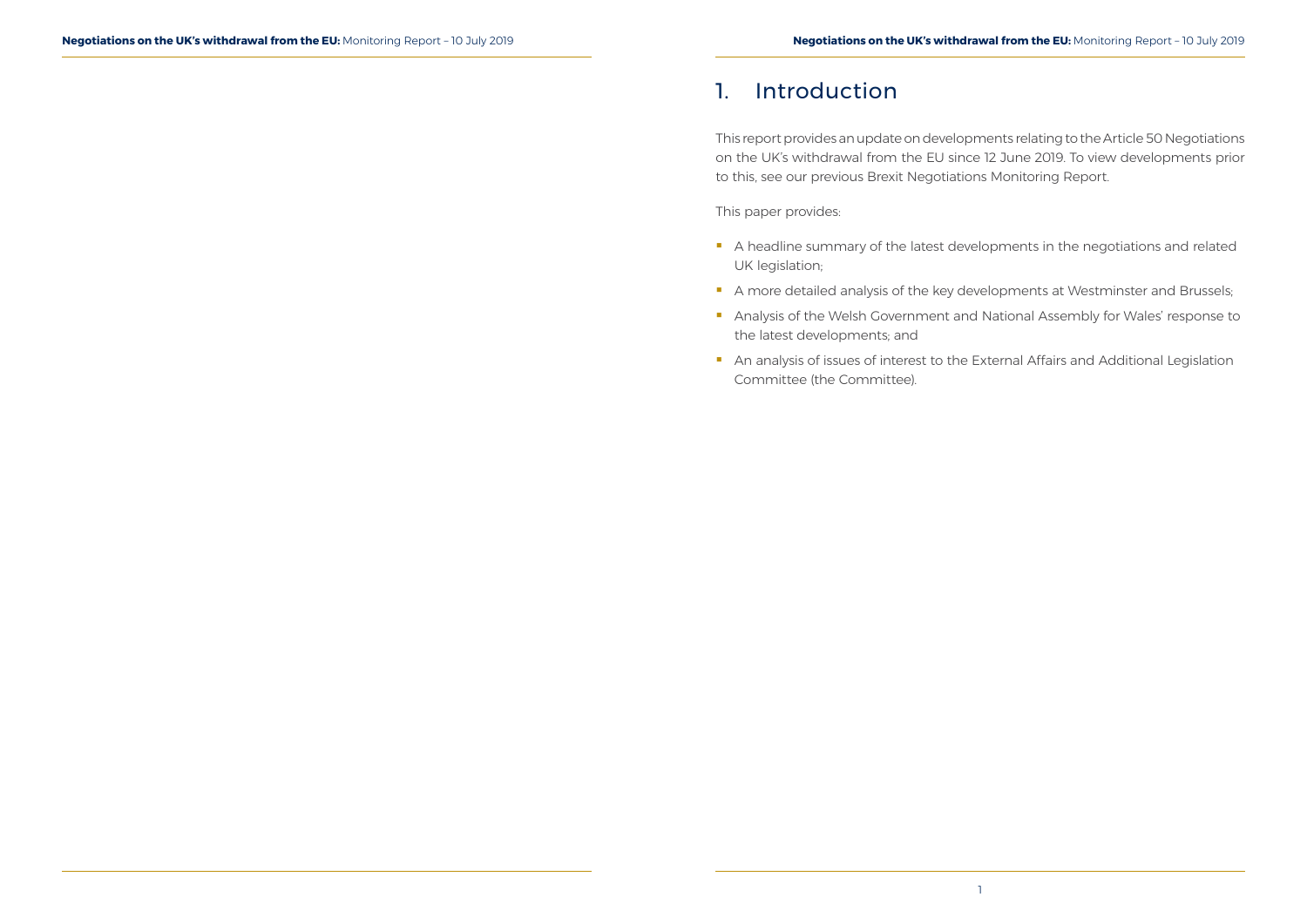### <span id="page-4-0"></span>2. Developments in Westminster

On 24 May, the Prime Minister Theresa May announced that she would resign on Friday 7 June, triggering a Conservative Party leadership election. This process initiated on Monday 10 June and is ongoing. On 25 June, a Conservative Party press release confirmed that **[a new leader will be announced on 23 July](https://www.theguardian.com/politics/blog/live/2019/jun/25/tory-leadership-latest-news-boris-johnson-rudd-tells-boris-johnson-optimism-not-enough-to-deliver-brexit-live-news)**. Prime Minister May has **[officially stood down as leader of the party](https://www.bbc.co.uk/news/uk-politics-48550452)** but will continue as Prime Minister until this date.

#### No-deal Brexit

On 4 June, International Trade Secretary Liam Fox told BBC Radio 4's Today programme that **[a 'no-deal' Brexit risks breaking up the Union](https://www.bbc.co.uk/news/uk-politics-48510016)**:

> Number one is that we want a deal, because we think that is the best way to leave the European Union with minimal disruption. But equally, and it has to be delivered with equal volume and equal strength, if we can't get an agreement, we have to be willing to walk away, otherwise we have no real negotiating hand.

He went on to say:

The prospect of a no-deal might well be used by those who seek to break up the United Kingdom, to use that as a weapon in that particular battle, both I think in Northern Ireland and potentially in Scotland.

On 6 June, following suggestions that some Conservative Party leadership candidates would be prepared to prorogue Parliament to force a no-deal Brexit, Speaker of the House, **[John Bercow stated](https://hansard.parliament.uk/commons/2019-06-06/debates/546379CA-C7BD-4D1F-943B-8CE3C07B0584/BusinessOfTheHouse)** that Parliament **will not be prorogued:**

> Parliament will not be evacuated from the centre stage of the decisionmaking process on this important matter. That is simply not going to happen; it is so blindingly obvious that it almost does not need to be stated—but apparently it does and therefore I have done.

The **[Institute for Government published an analysis](https://www.instituteforgovernment.org.uk/blog/speaker-cant-guarantee-mps-can-stop-no-deal-brexit)** of what actions the Speaker might take to include Parliament in the process, including allowing votes amendments to legislation, motions to be tabled and grant urgent questions and debates.

On 7 June, the **[UK official responsible for Brexit border arrangements](https://www.theguardian.com/politics/2019/jun/06/uk-official-in-charge-of-brexit-border-plans-resigns)** resigned her position. As Director General of HMRC's Brexit border delivery group, Karen Wheeler's responsibilities included no-deal emergency planning for Dover and Ireland and the coordination of police, ports, customs and freight.

On 10 June, **[it was reported that less than 10% of firms](https://www.bbc.co.uk/news/business-48611754)** had applied to the Transitional Simplified Procedures (TSP) scheme in preparation for a no-deal Brexit. The HMRC scheme allows UK firms to import goods from mainland Europe without customs declarations at the border and enables them to postpone payment of import duties for one year. Of the 240,000 firms estimated to need the scheme, 17,800 firms have applied.

On 12 June, a Labour-led **motion to avoid a no-deal** was defeated in the House of Commons by 309 votes to 298. The motion would have allowed Parliament to seize control of the Parliamentary agenda on 25 June. In Wales, the **[First Minister](https://gov.wales/parliament-should-compel-the-government-to-bring-forward-a-referendum-bill-by-end-of-july)  [encouraged colleagues in Westminster](https://gov.wales/parliament-should-compel-the-government-to-bring-forward-a-referendum-bill-by-end-of-july)** to reject a no-deal Brexit and to find a 'practical way' forward ahead of the vote:

> If Parliament succeeds in taking control of the agenda on 25th June, it should legislate not just to prevent no deal, but also to force the Government to bring forward a referendum bill by the 31st July. This must be done quickly – we cannot afford the economic damage being done every single day as a result of Brexit uncertainty and the Civil Service could be getting on with preparing the legislation while time is being frittered away on a Tory leadership election.

> Of course, if an incoming Prime Minister is not prepared to accept this, they have an alternative – they can call a general election.

Following the defeat, Shadow Secretary of State for Exiting the European Union, Keir Starmer, advised that the Opposition would look for alternative opportunities and mechanisms to seek a majority against a no-deal.

On 25 June, the **[Society of Motor Manufacturers and Traders \(SMMT\)](https://www.smmt.co.uk/2019/06/getting-a-deal-must-be-next-pms-first-job-urges-uk-auto-as-new-report-reveals-50000-a-minute-threat-of-border-delays/)** published new analysis estimating that a no-deal Brexit could cost UK car manufacturers more than £70 million extra per day:

> Delays to shipments of parts to production plants are measured in minutes, with every 60 seconds costing £50,000 in gross value added – amounting to some £70 million a day in a worst case scenario. Combined with WTO tariffs, which for trade in passenger cars alone amount to £4.5 billion a year, this would deliver a knockout blow to the sector's competitiveness, undermining a decade of extraordinary growth.

The SMMT called on the next UK Prime Minister to secure a 'favourable Brexit deal'.

#### Expert panel to review migration rules for the devolved nations and English regions

On 24 June, the **[UK Home Office announced](https://www.gov.uk/government/news/home-secretary-asks-independent-migration-experts-to-advise-on-future-salary-thresholds)** it has asked an expert panel to assess whether post-Brexit immigration rules should be different for Wales. The news follows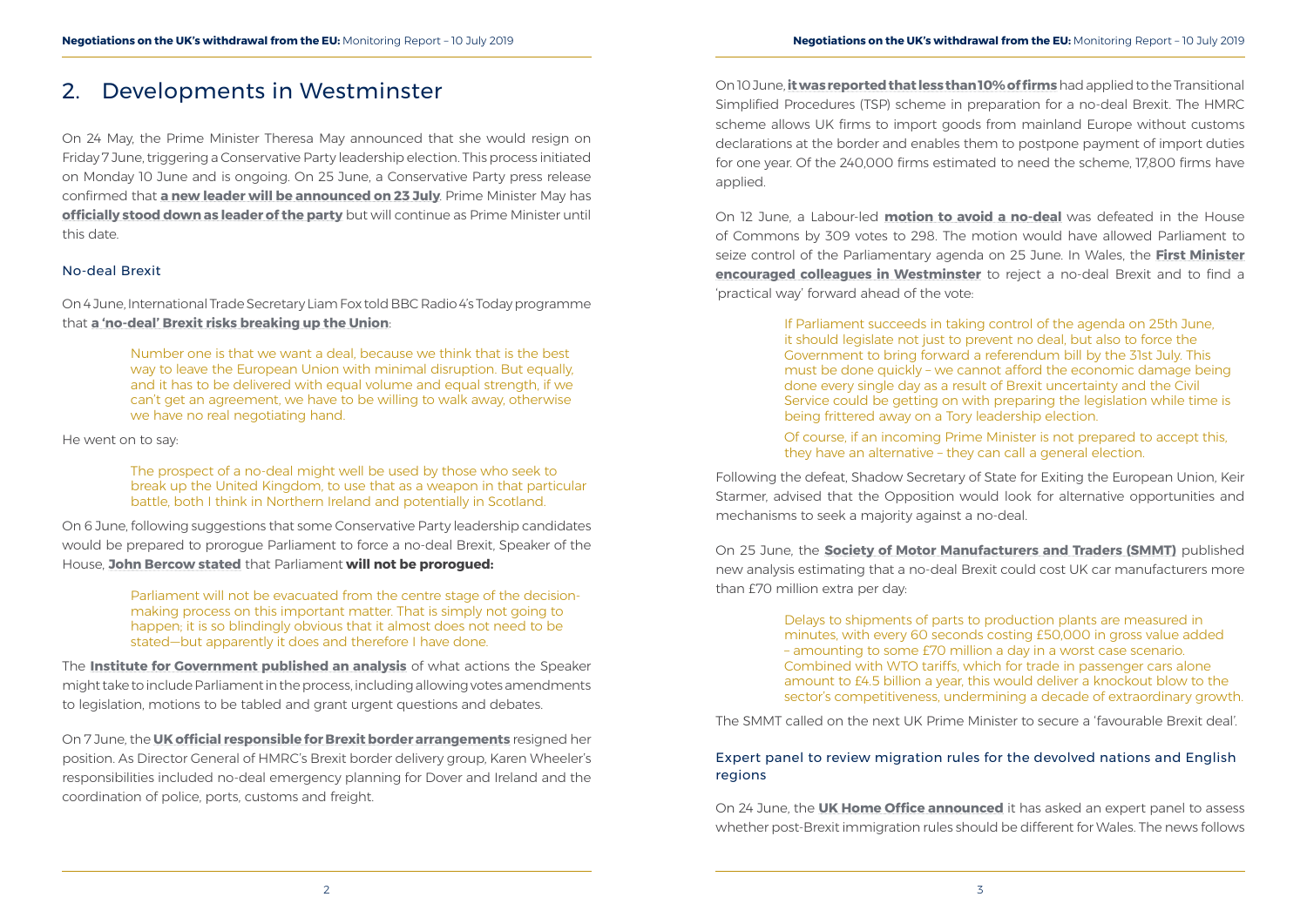<span id="page-5-0"></span>evidence that new immigration proposals will disproportionately affect Wales more than the rest of the UK. The UK Government wishes to review its plans to introduce a new minimum salary threshold of £30,000 for skilled migrants seeking five-year visas. Home Secretary Sajid Javid stated that:

> These proposals are the biggest change to our immigration system in a generation, so it's right that we consider all of the evidence before finalising them. It's crucial the new immigration system works in the best interests of the whole of the UK.

He has asked the Migration Advisory Committee (MAC) to consider whether:

#### Salary thresholds are applicable to the whole of the United Kingdom or whether there is a need for greater regional variation

The MAC will report in January 2020. Wales' Counsel General and Brexit Minister, Jeremy Miles, has previously called for **[any salary threshold to be 'well below](https://gov.wales/we-must-protect-status-of-eu-citizens-in-wales)  [£30,000'](https://gov.wales/we-must-protect-status-of-eu-citizens-in-wales)**. In response to the UK Government announcement, a Welsh Government spokesperson advised that:

> A £30,000 threshold would not work for Wales and would hit our economy hard. Nurses, junior doctors, vets and a range of workers we need for our public services and industry will find it much more difficult and less attractive to come to Wales under these proposals.

During **Plenary on 11 June**, the Counsel General and Brexit Minister delivered a statement on immigration, during which he confirmed that the Welsh Government had not been consulted ahead of the **[UK Government's white paper on post-](https://www.gov.uk/government/publications/the-uks-future-skills-based-immigration-system)[Brexit immigration](https://www.gov.uk/government/publications/the-uks-future-skills-based-immigration-system)** but that Welsh Government was now involved in a 12-month engagement process with the Home Office, the Scottish Government and Northern Ireland representatives. Furthermore, the First Minister issued a **[statement](https://gov.wales/written-statement-valuable-contribution-eu-nationals-wales)  [recognising the valuable contribution of EU nationals](https://gov.wales/written-statement-valuable-contribution-eu-nationals-wales)** to Wales. The statement announced that the Welsh Government has commissioned a legal firm to provide immigration support and advice to EU citizens in Wales, particularly to vulnerable groups.

#### UK review of devolution structures

On 4 July, it was reported that **[Prime Minister Theresa May will announce a](https://www.bbc.co.uk/news/uk-wales-politics-48854396)  [review](https://www.bbc.co.uk/news/uk-wales-politics-48854396)** of devolution. The review will be chaired by former Scotland Office Minister, Lord Dunlop and will recommend improvements to inter-governmental relations, specifically on how UK Government departments co-operate on devolution.

### 3. Developments in Brussels

#### Withdrawal Agreement

Throughout June, EU leaders reiterated the EU's position that the Withdrawal Agreement will not be renegotiated. On 11 June, EU Commission President, **[Jean-](https://www.politico.eu/article/juncker-i-dont-like-what-is-happening-in-tory-race/?utm_source=POLITICO.EU&utm_campaign=74af22ab0a-EMAIL_CAMPAIGN_2019_06_13_12_47&utm_medium=email&utm_term=0_10959edeb5-74af22ab0a-190444697)[Claude Juncker explained](https://www.politico.eu/article/juncker-i-dont-like-what-is-happening-in-tory-race/?utm_source=POLITICO.EU&utm_campaign=74af22ab0a-EMAIL_CAMPAIGN_2019_06_13_12_47&utm_medium=email&utm_term=0_10959edeb5-74af22ab0a-190444697)** that:

> This is not a treaty between Theresa May and Juncker. This is a treaty between the United Kingdom and the European Union. It has to be respected. It has to be respected by whomsoever will be the next British prime minister. There will be no renegotiations as so far as the content of the Withdrawal Agreement is concerned.

EU Council President, Donald Tusk, **[later added](https://www.ft.com/content/2a4f05bc-9418-11e9-b7ea-60e35ef678d2)** that:

Maybe the process of Brexit will be even more exciting than before because of some personnel decisions in London, but nothing has changed when it comes to our position.

#### On 12 June, the **[European Commission published a communiqué](https://ec.europa.eu/info/publications/communication-12-june-2019-state-play-preparations-contingency-measures-withdrawal-united-kingdom-european-union_en)** on Brexit

preparedness in which it restated that:

Unless the United Kingdom ratifies the Withdrawal Agreement by 31 October 2019 or requests a third extension, to which the European Council (Article 50) agrees by unanimity, the period under Article 50(3) TEU will end then. The United Kingdom will then be a third country as of 1 November 2019 without an agreement to ensure an orderly withdrawal.

#### EU Council Summit 20-21 June

At the EU Council Summit on 20-21 June **[EU Leaders agreed](https://www.consilium.europa.eu/en/policies/eu-uk-after-referendum/)** that they:

- look forward to working together with the next UK Prime Minister;
- want to avoid a disorderly Brexit and establish as close a future relationship as possible with the UK;
- **a** are open to talks when it comes to the Declaration on future UK-EU relations if the position of the United Kingdom were to evolve, but the withdrawal agreement is not open for renegotiation;
- have been informed of the state of play of planning for a no-deal scenario.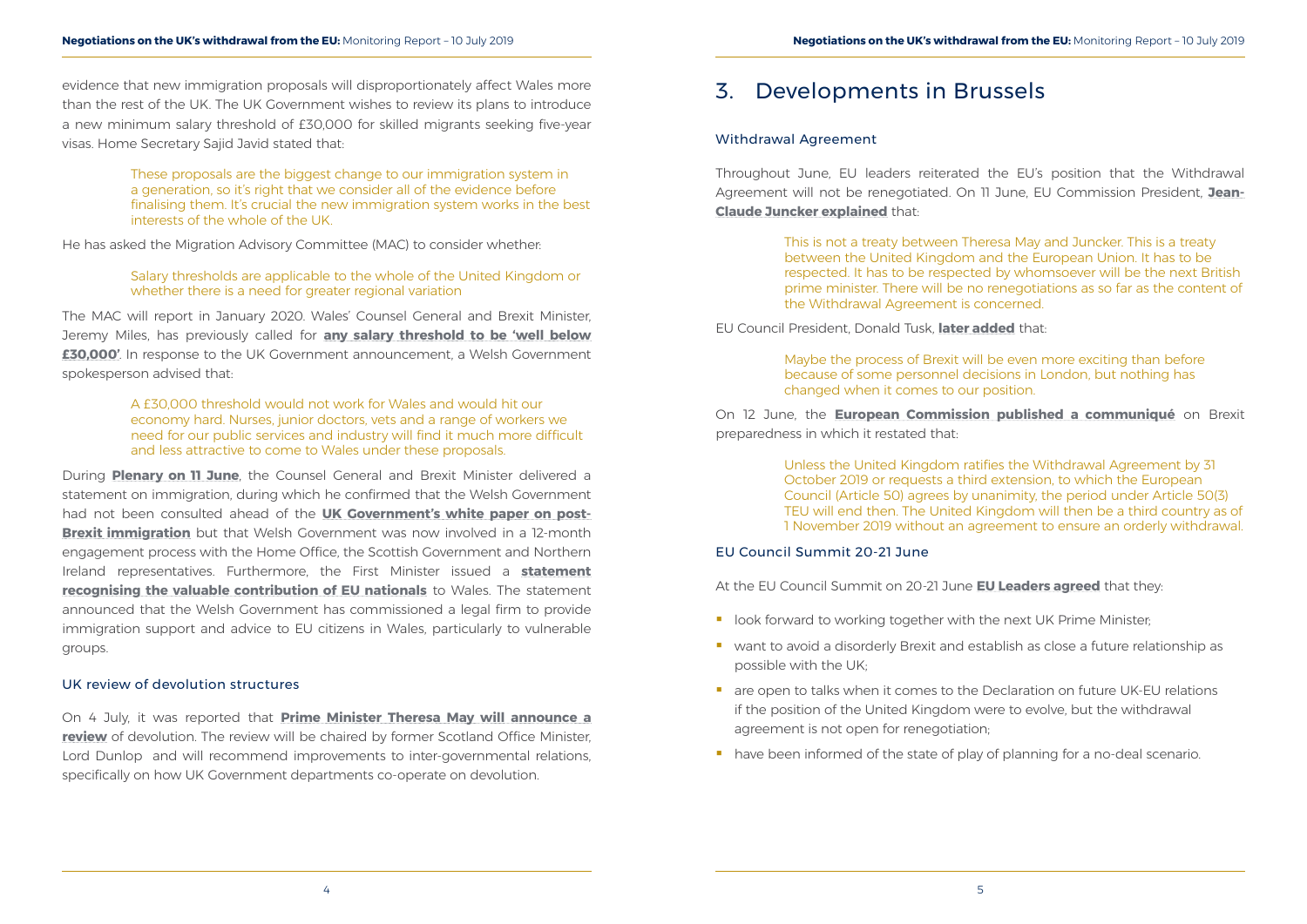<span id="page-6-0"></span>The EU launched its **[new strategic agenda for 2019-2024](https://www.consilium.europa.eu/en/press/press-releases/2019/06/20/a-new-strategic-agenda-2019-2024/)** at the summit. The strategic agenda sets the overall direction and priorities for the EU. Following the summit, the **[EU published its summit conclusions](https://www.consilium.europa.eu/media/39922/20-21-euco-final-conclusions-en.pdf)** and agreed to meet again on 30 June to further discuss appointments to senior posts.

#### Nominations for EU senior roles

On 2 July, current President of the EU Council, Donald Tusk, announced the nominations for the EU's senior roles. The EU Council, comprising EU heads of state and acting by qualified majority, proposes candidates to the European Parliament for approval under the **[Treaty of Lisbon](https://assets.publishing.service.gov.uk/government/uploads/system/uploads/attachment_data/file/228848/7310.pdf)**. The Council nomination must take into account the **[results of the European Parliament elections](https://election-results.eu/)**, held in May.

The Council nominated German Defence Minister, **[Ursula von der Leyen](https://www.bundesregierung.de/breg-en/federal-government/cabinet/ursula-von-der-leyen)**, to succeed Jean-Claude Juncker as the next **EU Commission President. If successful, Von der Leyen will become the first female EU Commission President. Nominations for other roles were also agreed:** 

**European Council President – [Charles Michel](https://premier.fgov.be/en)** (interim Belgian Prime Minister)

**European Central Bank – [Christine Lagarde](https://www.imf.org/en/About/senior-officials/Bios/christine-lagarde)** (Managing Director of the International Monetary Fund)

**High Representative for Foreign Affairs and Security Policy – [Josep Borrell](http://www.exteriores.gob.es/Portal/en/Ministerio/Ministro/Paginas/Biografia.aspx)** (Spain's Minister of Foreign Affairs, the EU and Cooperation and former President of the European Parliament)

- **Improve access to information for employees and employers on their rights and** obligations;
- supporting coordination between member states in the cross-border enforcement of relevant Union law, including facilitating concerted and joint inspections
- supporting cooperation between member states in tackling undeclared work
- **B** assisting member states authorities in resolving cross-border disputes
- supporting the coordination of social security systems, without prejudice to the competences of the Administrative Commission for the Coordination of Social Security Systems

The **[European Parliament must approve](https://www.europarl.europa.eu/news/en/faq/8/how-are-the-commission-president-and-commissioners-appointed)** the EU Commission President nomination within one month by an absolute majority (half of the existing MEPs plus one). The full Commission, including the Commission President and High Representative for Foreign Affairs and Security Policy must also be approved by the Parliament by a single vote of consent. Following this, the roles are formally appointed by the EU Council (acting by qualified majority).

ON 3 July, the **European Parliament also selected its new President. [David-Maria](https://www.europarl.europa.eu/meps/en/96864/DAVID-MARIA_SASSOLI/home)  [Sassoli](https://www.europarl.europa.eu/meps/en/96864/DAVID-MARIA_SASSOLI/home)**, an Italian MEP of the Democratic Party and former Vice-President of the EU Parliament, received 345 out of 667 votes. He will **[serve for half the parliamentary](https://www.politico.eu/article/david-sassoli-elected-european-parliament-president/)  [term](https://www.politico.eu/article/david-sassoli-elected-european-parliament-president/)** (two and a half years) before passing the role to a member of the European Parliamentary Party for the rest of the term.

#### European Labour Authority established

On 13 June, the European Council **[adopted regulations](https://data.consilium.europa.eu/doc/document/PE-49-2019-INIT/en/pdf)** establishing a new European Labour Authority, to be **[based in Bratislava, Slovakia](https://www.consilium.europa.eu/en/press/press-releases/2019/06/13/bratislava-to-host-the-european-labour-authority/)**. The **[Authority will](https://www.consilium.europa.eu/en/press/press-releases/2019/06/13/european-labour-authority-council-adopts-founding-regulation/)**: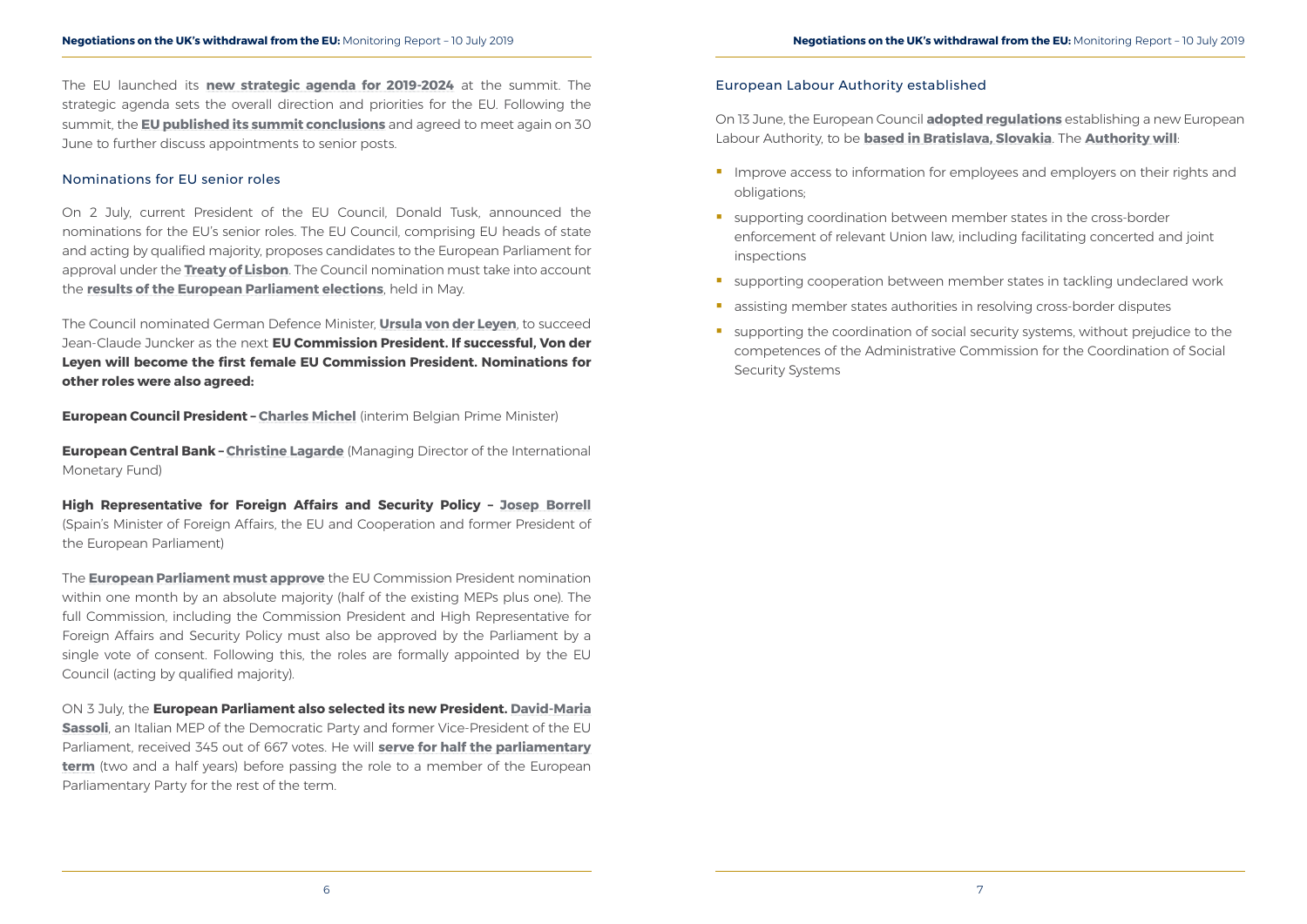### <span id="page-7-0"></span>4. Developments in Wales

#### First Minister

#### Visit to Brussels

On 12 June, the First Minister met with political leaders, including **EU Chief Negotiator, Michel Barnier**, to discuss the Welsh Government's position on Brexit and potential ways forward for the UK Parliament. In an **[accompanying press release](https://gov.wales/parliament-should-compel-the-government-to-bring-forward-a-referendum-bill-by-end-of-july)**, the First Minister advised that:

> During my meeting with Michel Barnier I called on him to ensure the European Council gives us sufficient time to hold a referendum, in which the Welsh Government would do all we can to make sure the UK votes to [sic] remain part of the EU.

The press release also reiterated Welsh Government's view that it 'continues to believe that the best option for the people of Wales is for the UK to remain within the EU'.

#### Withdrawal of diplomatic support

In **Plenary on the day of the Brussels visit**, the Counsel General and Brexit Minister, Jeremy Miles, provided context to the Assembly of reports that UK Government diplomatic support had been removed for the First Minister's visit to Brussels. Advising that Welsh Government were 'puzzled and disappointed' by the decision of the Foreign and Commonwealth Office:

> I should say, as context, that we have been provided as a Welsh Government with high-quality support by the Foreign and Commonwealth Office on every previous occasion when Ministers have visited Brussels.

He went on to explain:

I can confirm that the FCO informed the Government that they'd only provide support while the First Minister was in Brussels today, including access to the car pool service, if we gave assurances that the First Minister would not undermine UK Government policy. We made it clear that the First Minister and Welsh Ministers take seriously, in their capacity as Ministers of the United Kingdom, their duties to the United Kingdom when abroad on official business, but that is not out of deference to the UK Government and it certainly isn't in consideration of getting access to car services. So, we refused to give any assurance that would fetter or inhibit the entitlement of the First Minister to speak up for Wales's national interest. Ultimately, as it happened, car facilities were then offered, but the First Minister is travelling using public transport

#### throughout his visit to Brussels today.

On 2 July, the **[First Minister further described](http://record.assembly.wales/Plenary/5670)** the actions of the Foreign and Commonwealth Office (FCO) as 'crass in the extreme'. He explained:

> I never go abroad to criticise the UK Government; I go to make the points that are made in this Chamber and that I make on behalf of Wales. If the Foreign Office believed for a moment that I would not say the things that I think are important to say on behalf of Wales by saying that I couldn't have a lift in one of their cars—a lift, by the way, that we pay for; it's not a free lift, we pay for it every time we use it. If they thought that that would lead me to change my mind, then that tells you just how detached that department has become from the realities of the way the United Kingdom operates.

He later reiterated Welsh Government's position that it wants the UK 'to be a success, and I want Wales to be a successful part of a successful United Kingdom'.

Diplomatic support was also removed for the Scottish First Minister, a move she branded as 'childish and pathetic'. On 25 June, the FCO **[extended this policy](https://www.theguardian.com/politics/2019/jun/25/jeremy-hunt-pulls-foreign-office-support-nicola-sturgeon)** to cover any official or consular support on overseas visits used to campaign for Scottish independence. Speaking in Aberdeenshire, Foreign Secretary Jeremy Hunt stated that:

> I believe in the union with every fibre of my being and British government policy is to protect, preserve, cherish and enhance that union. So we are not going to offer support to Nicola Sturgeon if she goes abroad to drum up support for independence.

#### Secretary of State for Wales

On 1 July, **[Secretary of State for Wales, Alun Cairns, accused the First Minister](https://www.bbc.co.uk/news/uk-wales-politics-48824518)** of 'scaremongering' about the possible impact of a no-deal Brexit. The accusation follows recent comments made by the First Minister. These included saying that at a recent British-Irish Council, there was not a:

> Single voice that believed that leaving the EU without a deal would be anything other than deeply damaging.

And that:

The tensions inside the UK are more real and apparent than any time in my political lifetime.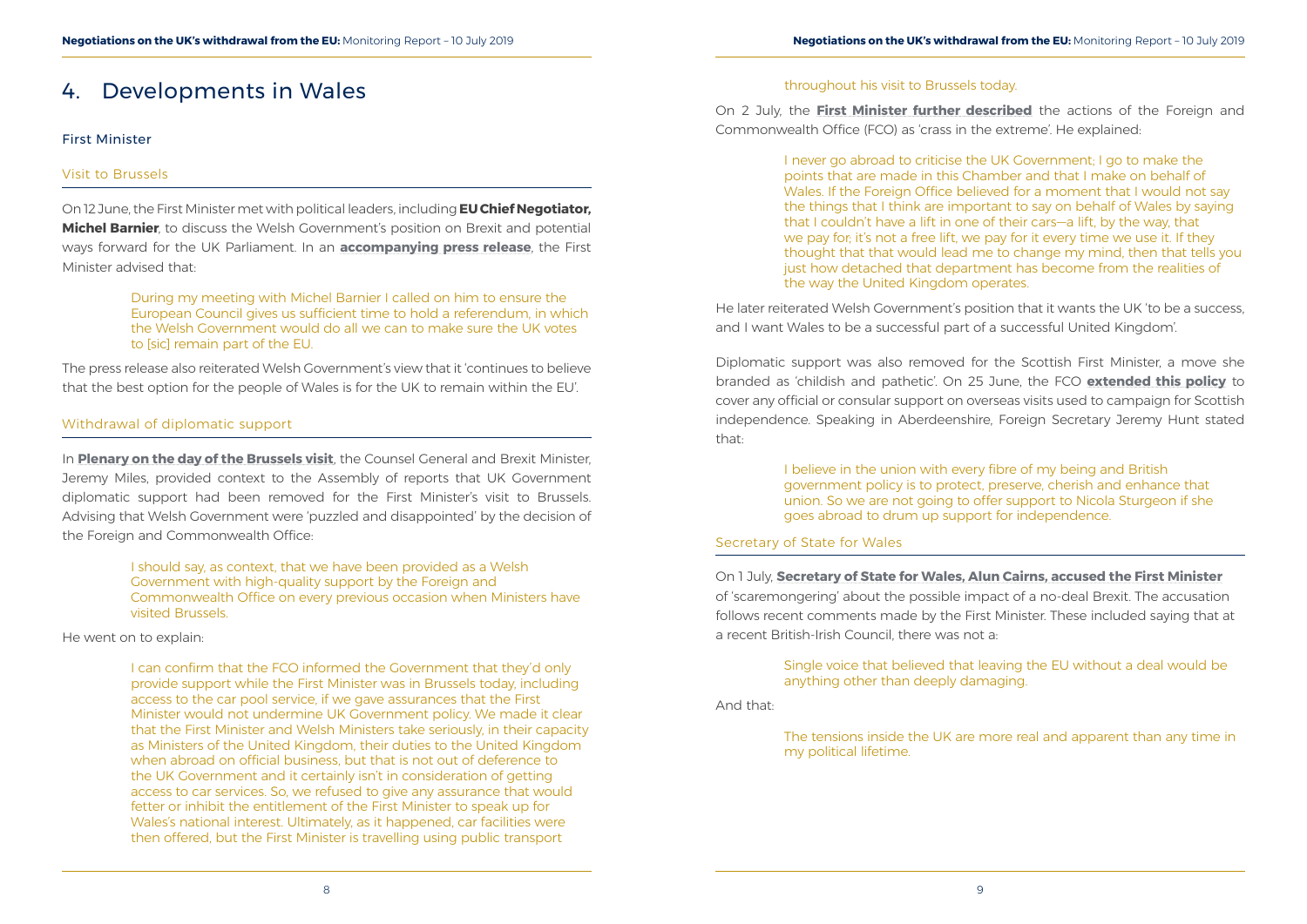#### <span id="page-8-0"></span>Welsh Government support for a second referendum

Additionally on 25 June, the First Minister **[wrote to all Welsh MPs](https://twitter.com/fmwales/status/1143808854133792768)** to urge them to take action to block a no-deal Brexit and to introduce legislation for a second referendum. The letter states that:

> Any deal proposed by any Government should be subject to a referendum; and it would be outrageous for any Government to take the UK out of the EU without a deal – as a deliberate act or as a result of inaction – without seeking a specific mandate to do so.

The First Minister indicated that he strongly supported recent efforts to take control of the Parliamentary agenda and regretted that a recent **[motion](https://hansard.parliament.uk/Commons/2019-06-12/debates/7DEE05D1-6F67-4137-89C7-F6F53CFC5B1F/LeavingTheEUBusinessOfTheHouse)** tabled on the 12 June **[failed by 309 votes to 298](https://hansard.parliament.uk/Commons/2019-06-12/division/932D265A-A4BD-457C-AE3A-DD37C6A903C6/LeavingTheEUBusinessOfTheHouse?outputType=Names)**. During Plenary on 2 July, **[he cautioned](http://record.assembly.wales/Plenary/5670)** those proposing 'alternative arrangements' to the Irish backstop:

> It is absolutely incumbent upon those people who talk about alternative arrangements on the border on the island of Ireland to come and explain to us how those alternative arrangements are to operate. It's no use just saying there are other ways in which this could be done. Those people who believe that have to come forward with a credible plan as to how that can be achieved.

The Assembly **[passed a motion](http://record.assembly.wales/Motion/7059) unequivocally supporting a second referendum**  on 5 June for any Brexit outcome and that an option to Remain be included on the ballot paper. The **Counsel General and Brexit Minister disclosed** in their meeting of 16 May, the Secretary of State for Exiting the European Union, Stephen Barclay, had confirmed to him that the UK Government were making no such preparations.

#### Counsel General and Brexit Minister

#### Intergovernmental Relations

The Counsel General and Brexit Minister, [spoke at an event](https://gov.wales/brexit-and-devolution-speech-17-june-2019) hosted by the Wales Governance Centre on 17 June, in which he discussed the challenges facing intergovernmental relations. He reiterated **[Welsh Government's calls](https://gov.wales/sites/default/files/2017-01/30683%20Securing%20Wales%C2%B9%20Future_ENGLISH_WEB.pdf)** for:

- Robust intergovernmental structures
- An independent secretariat:
- A UK Council of Ministers:
- An independent dispute resolution mechanism;
- A Constitutional Convention to review UK constitutional arrangements.

Furthermore, he stressed the need for devolved administrations to be fully involved in the negotiation of international relations.

#### Shared Prosperity Fund

The UK Government has proposed a **[Shared Prosperity Fund \(SPF\)](https://www.conservatives.com/manifesto)** which will replace **[EU Structural and Investment Funding](https://cohesiondata.ec.europa.eu/countries/UK)** after Brexit. The Counsel General and Brexit Minister called for 'concrete assurances' from the UK Government that the Welsh Government could continue to make use of funds and align them to its priorities **during Plenary on 12 June**. He also revealed that the Welsh Government had offered its support to the Secretary of State for Wales, Alun Cairns, in designing a consultation but that this had not been taken up.

On 11 June, a motion was agreed during a **Plenary debate** on the SPF. **[The motion](http://record.assembly.wales/Motion/7062)** noted concern over the lack of information provided by the UK Government regarding the fund and rejected the concept of 'a UK centralised or UK-directed fund or one which seeks to bypass the devolved administrations post-Brexit'. The motion also called for the UK Government to fulfil its promise to Wales that it would 'not lose a penny' and to respect the autonomy provided by devolution to develop and deliver successor arrangements.

#### No-deal preparations

During **Plenary on 12 June**, the Counsel General and Brexit Minister, Jeremy Miles, advised that a review of no-deal preparations in health and social care had been undertaken. He reminded Assembly Members of the warehouse space purchased for medical supplies and explained that the Welsh Government were working with the UK Government to maintain arrangements for medical supplies. He urged health boards and practitioners in Wales not to stockpile medicines or issue longer prescriptions. On 23 June, the Welsh Government **[issued a statement marking the](https://gov.wales/3-years-on-there-remains-no-mandate-for-no-deal)  [third anniversary of the 2016 referendum](https://gov.wales/3-years-on-there-remains-no-mandate-for-no-deal)**, in which the Counsel General and Brexit Minister stated that 'there remains no mandate for a no deal Brexit.'.

### Minister for International Relations and the Welsh Language

#### NHS and international trade

On 10 June, the **[Minister for International Relations and the Welsh Language gave](http://record.assembly.wales/Committee/5467)  [evidence](http://record.assembly.wales/Committee/5467)** to the External Affairs and Additional Legislation Committee. Following reports that a post-Brexit UK trade agreement might result in privatisation of the UK's NHS systems, the Minister for International Relations and the Welsh Language stated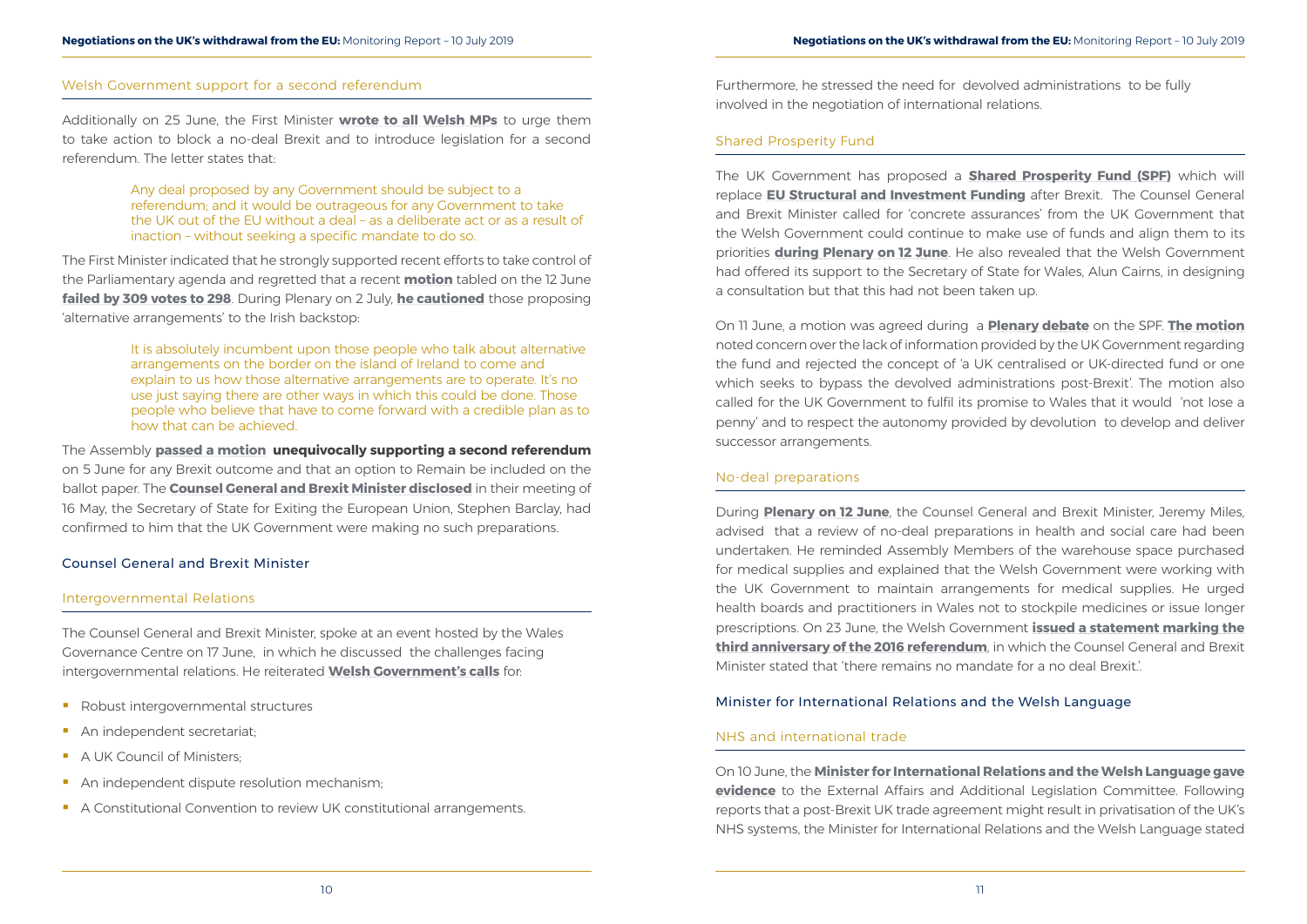<span id="page-9-0"></span>that:

Legally, it would be difficult for us to stop, because we don't have a veto over trade, in terms of the Welsh Government. Politically, I think it's extremely unlikely to happen.

The Minister went on to say that:

This is an area that is devolved, and we would be absolutely clear that we would want a say This is an area that is devolved, and we would be absolutely clear that we would want a say in that. If they were to try and trample on our rights as a devolved area, then we would probably challenge them in court, because we think that they would be stepping on our toes, constitutionally.

The US Ambassador to the UK, Woody Johnson, **[told BBC Wales](https://www.bbc.co.uk/news/uk-wales-48844492)** on 2 July that running the NHS would not be on the table in negotiations in a UK-US trade deal, but that US suppliers would want to have access to a 'fair and balanced marketplace' in NHS Wales as part of any deal. He stated that:

> The NHS is a sacred entity in this country. What the president wants is to be part of the thousand or more companies that provide the NHS with soaps and disinfectants and surgical instruments, and all those things.

#### **Trade**

On 10 June, **in evidence** to the External Affairs and Additional Legislation Committee, the Minister for International Relations and the Welsh Language, Eluned Morgan, stated that the UK Government is developing a concordat, in consultation with the devolved administrations, that will set out how the UK administrations could work together on future trade deals. On 26 June **in Plenary** the Minister for International Relations and the Welsh Language discussed Welsh international trade:

> We're actively working with companies across Wales to support them to grow their exports and are leveraging our international connections to link them with opportunities.

The Minister dismissed the idea that the UK could avoid tariffs during an implementation period and suggested that a UK-EU trade deal 'seems a long way away'.

Additionally, the UK Government **[published figures](https://www.gov.uk/government/statistics/department-for-international-trade-inward-investment-results-2018-to-2019)** for inward investment into the UK during 2018-19. These found that the number of inward investment projects investing into the UK decreased by 14% compared to 2017-18. Over the same time period, the decrease in Wales was 10.5%. The Minister for International Relations and the Welsh Language **[stated that](https://gov.wales/inward-investment-projects-create-and-safeguard-3700-jobs-in-wales-in-the-last-year)**:

This reduction is without a doubt caused by the significant uncertainty businesses are facing because of Brexit. I have spoken to countless companies in recent months, who tell me they want to invest in Wales, but are put off by the uncertainly around what the UK's future relationship with Europe will look like.

This is causing significant harm to our economy. While the work of the Welsh Government has ensured the reduction in the number of investments is less than that for the UK as a whole, it's now up to the UK government to provide the certainty businesses need.

### The European Grouping of Territorial Cooperation (EU Exit) Regulations 2019

On 20 June, the Welsh Government **[issued a statement](https://gov.wales/written-statement-written-statement-laid-under-standing-order-30c-15?_ga=2.33079294.1973870117.1561973080-1525803933.1553523382)** regarding regulations made by the UK Government on 18 June under the European Union (Withdrawal) Act 2018. The regulations relate to European Groupings of Territorial Cooperation (EGTC), which are legal entities, designed to facilitate and promote cross-border, transnational and interregional cooperation. They allow public authorities to participate in cooperation activities as EGTC members. Welsh Government acknowledges that participation will no longer be available to UK public authorities post-Brexit but that they will have the option to apply for EGTC membership as third country members. Under the regulations, applications by Welsh public authorities would be made to the UK Secretary of State. Welsh Government describes its belief that the regulations:

#### Contains a provision preventing the Secretary of State from approving or rejecting an application without seeking agreement from the Welsh

Ministers.

However, the Assembly's Constitutional Affairs and Legislation Committee (CLAC)'s **[report on the regulations](http://senedd.assembly.wales/documents/s90626/CLA5-21-19%20Paper%209.pdf)** identifies that:

> The statement correctly indicates that in relation to a devolved Welsh authority the Secretary of State must seek the approval of the Welsh Ministers before granting approval of the application. If the Welsh Ministers do not agree, the application must be refused. On the other hand, if the Secretary of State is minded to reject the application, even if the Welsh Ministers consider that it should be approved, the Secretary of State must reject the application.

The report recommends that clarification be sought by the Committee on why the powers are not conferred on Welsh Ministers. On 2 July, the UK Parliament's European Statutory Instruments Committee **[recommended upgrading the scrutiny of these](https://publications.parliament.uk/pa/cm201719/cmselect/cmesic/2264/2264.pdf)  [regulations](https://publications.parliament.uk/pa/cm201719/cmselect/cmesic/2264/2264.pdf)** to the affirmative procedure (requiring the regulations to be laid and approved by each House of Parliament) on the grounds of political importance.